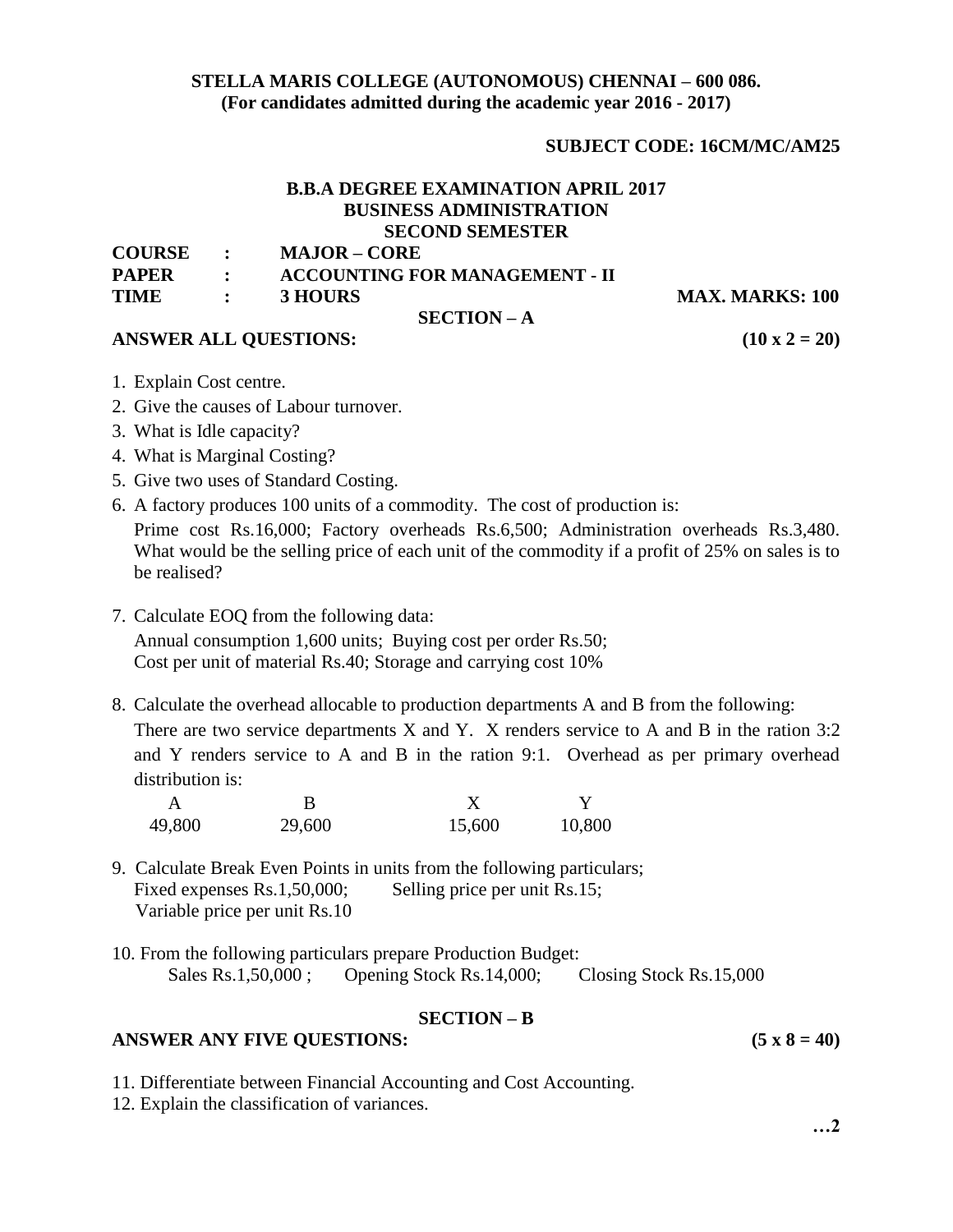|                                                               | 16CM/MC/AM25 |  |  |
|---------------------------------------------------------------|--------------|--|--|
| 13. Prepare reconciliation statement from the following data: | Rs.          |  |  |
| Net loss as per cost accounts                                 | 3,44,800     |  |  |
| Net loss as per Financial Account                             | 4,32,090     |  |  |
| Works overhead under recovered in costs                       | 6,240        |  |  |
| Depreciation overcharged in costs                             | 2,600        |  |  |
| Administrative overhead recovered in cost – excess            | 3,400        |  |  |
| Interest on investment                                        | 17,500       |  |  |
| Goodwill written off in Financial Books                       | 11,400       |  |  |
| Income tax paid                                               | 80,600       |  |  |
| Stores adjustment (Cr.) in Financial Books                    | 950          |  |  |
| Depreciation of stock charged in Financial books              | 13,500       |  |  |
|                                                               |              |  |  |

14. Calculate the earnings of a worker from the following information under

 (a) Time Rate Method (b) Piece Rate Method (c) Halsey Plan and (d) Rowan Plan Standard Time 30 hours; Time taken 20 hours Hourly rate of wage is Re.1 per hour plus a dearness allowance @ 50 paise per hour worked.

15. Work out the machine hour rate of a Saw Mill from the following information of a Wood working shop:

Purchase price of the Saw Mill Rs.90,000 Railway freight and installation charges Rs.10,000 Life of the saw mill is 10 years at 2,000 working hours per year Repair charges is 50% of depreciation Consumption of electric power – 10 units per hour  $\omega$  70 paise per unit Lubricating oil @ Rs.20 per day of 8 hours Consumable stores @ Rs.100 per day of 8 hours Wages of machine operator @ Rs.40 per day of 8 hours

16. The following figures of sales and profit for two period are available in respect of a concern:<br>
Redes Redes Redes Redes

| Period        | Sales    | Profit |
|---------------|----------|--------|
|               | Rs.      | Rs.    |
|               | 1,00,000 | 12,000 |
| $\mathcal{D}$ | 1,40,000 | 22,000 |
|               |          |        |

You are required to calculate (a) Profit Volume ratio (b) Fixed cost (c) Profit when sales volume is Rs.2,00,000 (d) Sales required to earn a profit of Rs.30,000.

17. The expenses for a budgeted production of 10,000 units are as follows:

|                                                               | Rs. / unit |
|---------------------------------------------------------------|------------|
| Materials                                                     | 70         |
| Variable overhead                                             | 20         |
| Variable expenses – Direct                                    | 5          |
| Distribution expenses (20% fixed)                             |            |
| Labour                                                        | 25         |
| Fixed overhead (Rs.1,00,000)                                  | 10         |
| Selling expenses (10% fixed)                                  | 13         |
| Administration expenses (Rs.50,000)                           | 5          |
| engre a budget for production of $8,000$ units and indicate t |            |

 Prepare a budget for production of 8,000 units and indicate the cost per unit in both the levels. **…3**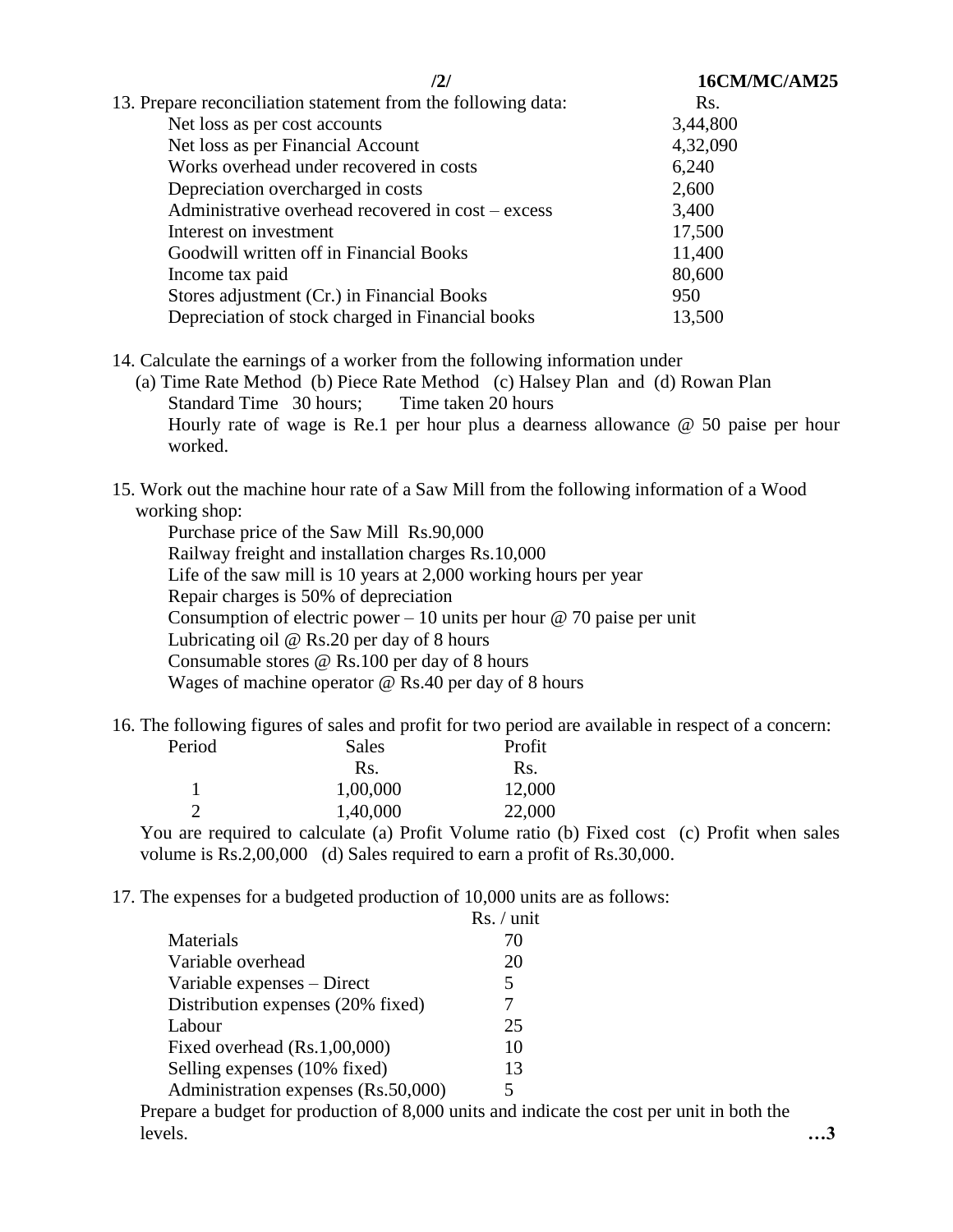#### **SECTION – C**

#### **ANSWER ANY TWO QUESTIONS:** (2 x 20 = 40)

18. From the following particulars, prepare stores ledger account pricing under LIFO method:

- 1-03-2015 Opening stock 200 tonnes @ Rs.480 per tonne
	- 6-03-2015 Issued 140 tonnes
	- 7-03-2015 Purchased 350 tonnes @Rs 460 per tonne
	- 8-03-2015 Condemned due to deterioration in quality and transferred to scrap 30 tonnes
	- 9-03-2015 Issued 80 tonnes
	- 14-03-2015 Issued 210 tonnes
	- 17-03-2015 Purchased 200 tonnes @ Rs480 per tonne
	- 20-03-2015 Issued 280 tonnes
	- 25-03-2015 Purchased 280 tonnes @ Rs.470 per tonne
	- 28-03-2015 Issued 280 tonnes

Excess found in stock 43 tonnes due to wrong weighing during the month (21-03-2015). The maximum level is fixed at 400 tonnes, minimum level 75 tonnes, the reorder level is 100 tones.

19. Universal limited has three production departments, Alpha, Beta, Gamma and two service departments, Delta and Theta. The company supplied the following information for the year ending  $31<sup>st</sup>$  December 2015:

| <b>Rent Rs.5,000</b>  | Electricity Rs.2,000 | Indirect material Rs.1,500 |
|-----------------------|----------------------|----------------------------|
| Depreciation Rs.5,000 | Power $Rs.4,000$     | Welfare expenses Rs.1,300  |

| Particulars             | <b>Production Departments</b> |        | <b>Service Departments</b> |                |       |
|-------------------------|-------------------------------|--------|----------------------------|----------------|-------|
|                         | Alpha                         | Beta   | Gamma                      | Delta          | Theta |
| Direct wages (Rs.)      | 4,000                         | 5,000  | 3,000                      |                |       |
| Direct Material (Rs.)   | 5,000                         | 6,000  | 4,000                      |                |       |
| Area (Sq. Ft.)          | 1,100                         | 1,300  | 1,200                      | 500            | 900   |
| No. Of workers          | 50                            | 10     | 40                         | 10             | 20    |
| No. Of light points     | 8                             | 12     | 10                         | $\overline{4}$ |       |
| H.P. of machines        |                               | 10     | 10                         | 6              | Q     |
| Value of machines (Rs.) | 15,000                        | 30,000 | 22,500                     |                | 7,500 |

Expenses of Service Departments Delta and Theta are apportioned as under:

|       | Alpha | Beta | Gamma | Delta | Theta |
|-------|-------|------|-------|-------|-------|
| Delta | 20%   | 40%  | 30%   | $---$ | 10%   |
| Theta | 30%   | 20%  | 30%   | 20%   | ---   |

You are required to

- (i) Prepare primary overhead distribution summary on most equitable basis and
- (ii) Prepare a secondary distribution summary by Repeated Distribution method
- 20. Ambika Condiments brings out two products SUCHI and RUCHI which are popular in market. The management has the option to alter the sales mix of the two products from out of the following combinations: